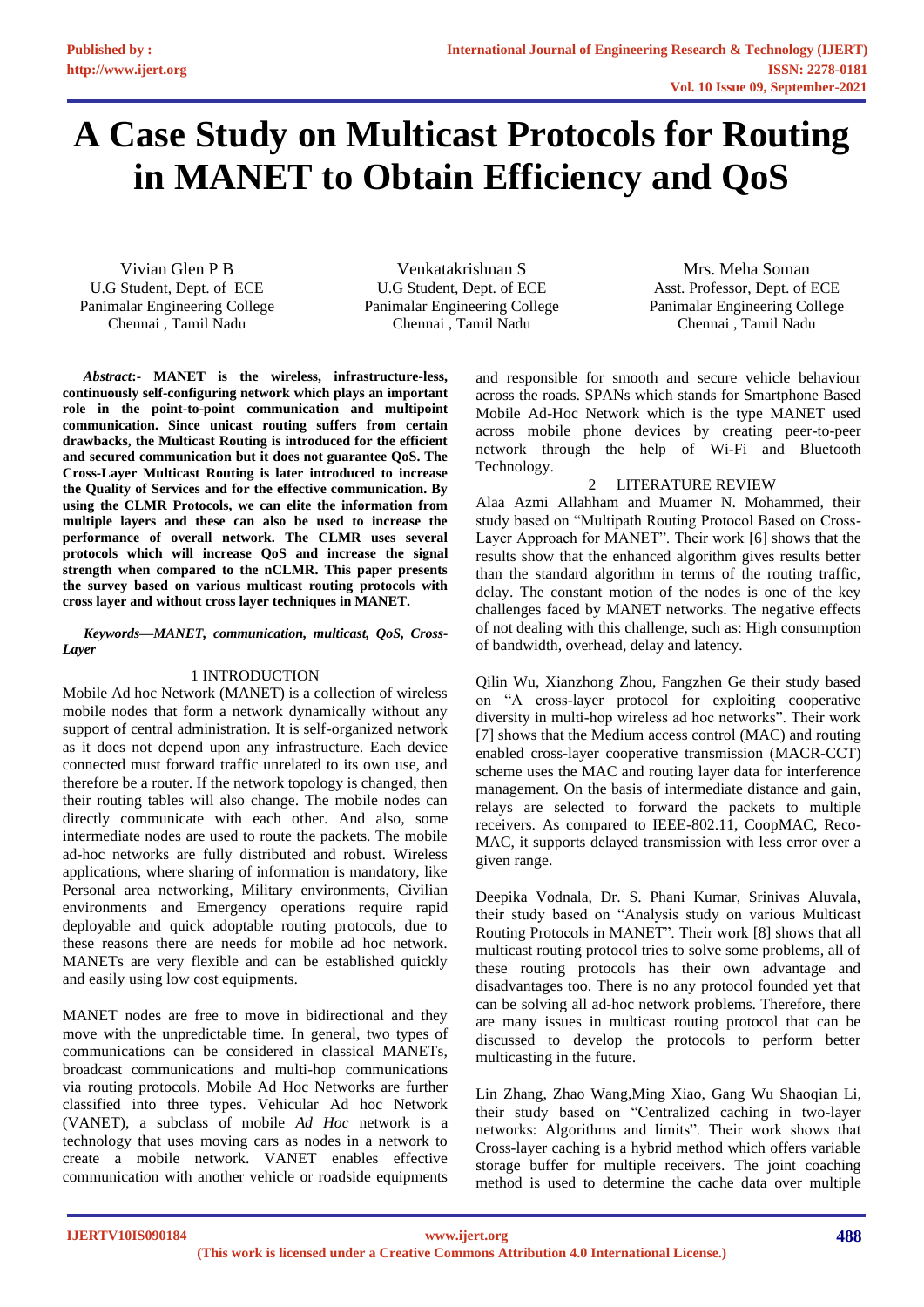layers. Acceptable level of cache gain rate is maintained for multiple users.

#### 3. REVIEW ON EXISTING PROTOCOL

# **3.1 PIM**

Protocol Independent Multicast (PIM) distributes the multicast data using routes gathered by other protocols. PIM, which is a multicast routing protocol can use two information bases that are underlying unicast routing information base or a separate multicast-capable routing information base. It builds unidirectional shared trees rooted at a Rendezvous Point (RP) per group, and it will optionally create shortest path trees per source. A PIM implementation is free to hold whatever internal state it requires and will still be conformant with this specification so long as it results in the same externally visible protocol behaviour as an abstract router. PIM has two tasks: To ensure that traffic from sources outside the PIM domain reaches receivers inside the domain. To ensure that traffic from sources inside the PIM domain reaches receivers outside the domain.

# **3.2 AMRIS**

AMRIS is an on-demand protocol. To support multiple senders and receivers within a multicast session AMRIS construct a shared delivery tree. AMRIS is different compared to other protocols because each participant in the multicast session has a session-specific multicast session member id**.** AMRIS maintains *a* Neighbour-Status table which stores the list of existing neighbours and their multicast session member ids. Each node sends a periodic beacon to signal their presence to neighbouring nodes. AMRIS is designed to operate independently of underlying unicast protocols. AMRIS does not depends on the unicast routing protocol to provide routing information to other nodes.

# **3.3 ODMRP**

On- Demand Multicast routing protocol (ODMRP) is a meshbased source-initiated protocol. It uses forwarding group concept and multiple paths exist between sender and receiver. It applies on-demand procedures to build route and maintain multicast group membership dynamically. By maintaining a mesh, instead of a tree, the drawbacks of multicast trees in ad hoc networks like frequent tree reconfiguration and nonshortest path in a shared tree are avoided. In ODMRP, group membership and multicast routes are established by the source on-demand. When a multicast source has packets to send but no route to the multicast group, it broadcasts a Join-Query control packet to the entire network" [9]. This control packet is periodically broadcast to refresh the membership information and updates routes.

# **3.4 PUMA**

Puma is a receiver-initiated routing protocol in which receivers join a multicast group using special address. The flooding of data or control packets is reduced using special address by all sources. Distributed algorithm is used to elect core among receivers of a multicast group. Multicast

announcement acts as a single control message to perform all tasks in PUMA. In PUMA, core is responsible for creation and maintenance of mesh and forwarding the data packets. If the core node fails, core election takes place among the receivers. During the core election, energy of the receiver node is not considered.

# **3.5 MAODV**

Multicast Ad-hoc On-Demand Distance Vector protocol is the extension to the Ad -hoc On-Demand Distance vector protocol. It has the capability of unicasting and as well as broadcasting. It can route the information using multicast routing. When a node wishes to join a multicast group then it originates a route request (RREQ) message and also if the node has some data to send to the group but it does not have a route to that group then also it does the same thing. Only the members of the multicast group respond to join RREQ.

Comparison of Existing Protocol:

| <b>PROTOCOL</b> | <b>MULTICAST</b> | <b>LOOP</b> | <b>DEPENDENCE</b> | <b>OOS</b> | <b>PERIODIC</b> |
|-----------------|------------------|-------------|-------------------|------------|-----------------|
|                 | <b>TOPOLOGY</b>  | <b>FREE</b> | OF UNICAST        |            | <b>MESSAGE</b>  |
| <b>MAODV</b>    | Tree             |             | Yes               | No         | Yes             |
| <b>PIM</b>      | Tree             |             | No                | No         | Yes             |
| <b>AMRIS</b>    | Tree             |             | No                | No         | Yes             |
| <b>ODMRP</b>    | Tree             |             | No                | No         | Yes             |
| <b>PUMA</b>     | Mesh             |             | Yes               | No         | Yes             |

### 4. CROSS LAYER

The Cross Layer is the technique where information sharing takes place between nonadjacent layers to optimize the overall performance of the network. By using the cross-layer interaction between layers many QoS parameters like energy, security, tree management cost and various control overhead can be optimized for improved performance. Cross-layer can be used to optimize the power for wireless links in such a way that maximum transmission range can be ensured.

Multicasting can reduce the communication cost. Cost of Tree-based routing operations is more expensive as compared to mesh- based operations due to complex multicast tree management iterations which consume multiple resources at the same time. Cross-layer multicast which can support the optimal tree operations w.r.t network resources as well as performance to meet QoS The Cross Layer design is used to improve the QoS by reducing tree management cost and optimizing tree operations.

# **4.1 Cross-layer Multicast aware Routing (CLMR)**

Cross-layer Multicast Link aware Routing (CLMR) exploits the information from PHY layer, Application, and Routing layer, to form a multicast group with the consideration of the following parameters: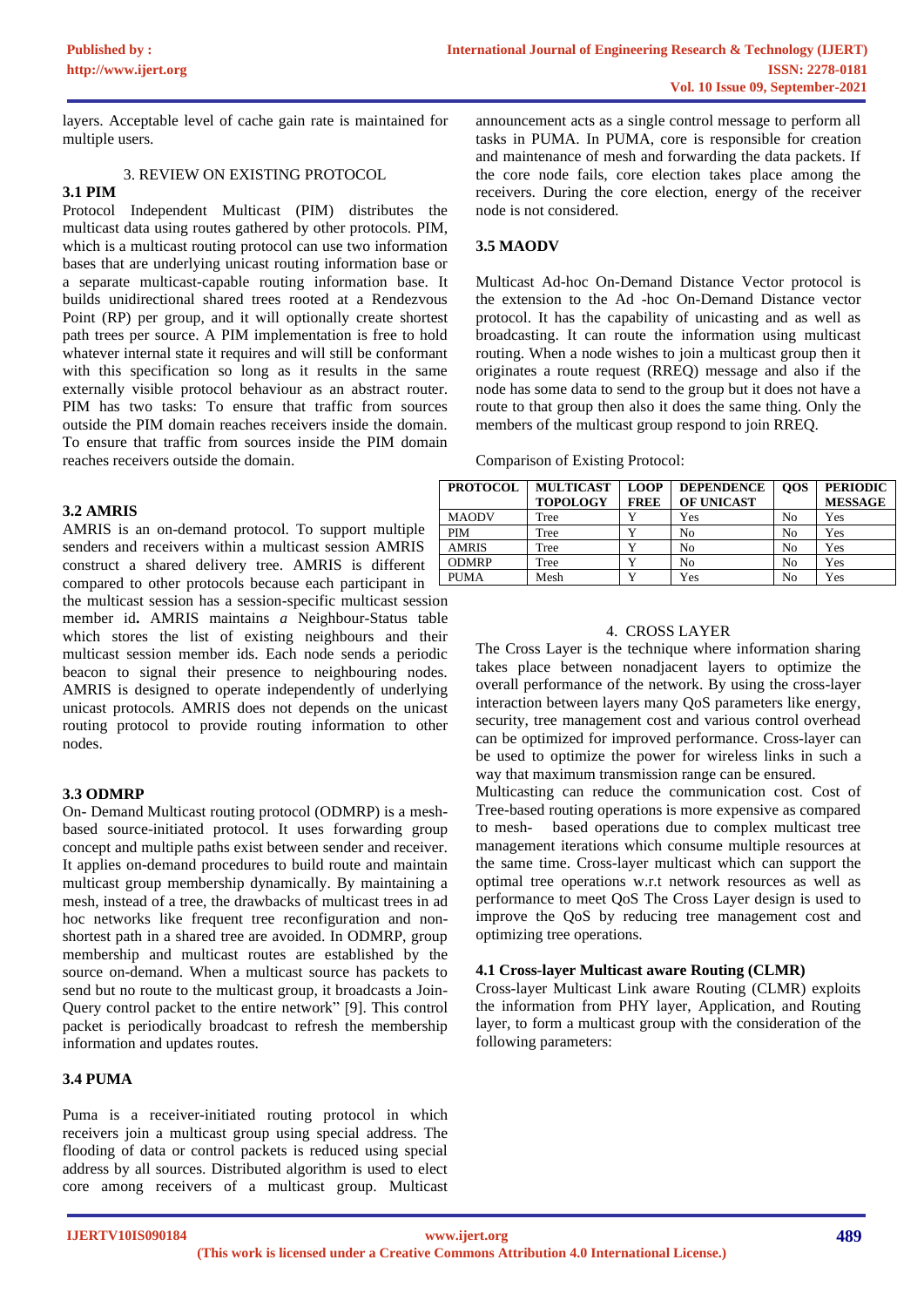

- a) Signal strength: If a non-member node wants to join the group, then it should have a better quality of signal strength which can be derived as:  $S_s = (St *G)/dn * Pl$ , Where Ss : Signal Strength, St : Packet transmitted with t signal strength, dn : Distance between receiver node and the sender node.
- b) Path loss: Path loss (PL) in wireless communication is a reduction in the power of a link. It is derived as:  $PL = 20Log10(d) + 20Log10(f) + 32.44$ G(Tx,Rx), Where G: Gain, d : Distance from the transmitter, f: Signal Frequency, Tx: Gain by transmitter antenna, Rx: Gain by receiver antenna.
- c) Link Life Time: It is defined as the maximum lifetime of the wireless link until a link breaks for a particular node. Link Stability Factor (LSF) can be defined as: LSF =  $\Sigma$ Link - failure  $\Sigma$ Ti, Where Ti is time interval.
- d) Tree Link cost (TLC): Tree Link cost (TLC) is the cost which is required to maintain a tree link and it can be derived as,  $TLC = (rB + rq B) / LC$ , Where rB : the amount of bandwidth currently in use by existing

connections, rq B : the amount of bandwidth requested by the newly arriving group of participants, Link Capacity ( LC): total bandwidth of the link.

e) Tree Update Ratio (Tur): It can be defined as the number of tree updates over a specific interval due to the Tree management Operations. It is derived as  $\sum$  Tur =  $\sum$  Ntu /  $\sum$ Ti, Where Tur: tree updates ratio, Ntu: no. of tree updates, Ti: time interval .



### Comparison of Non-Cross Layer with Cross Layer:

| <b>PROPERTIES</b>         | nCLMR          | <b>CLMR</b>    |
|---------------------------|----------------|----------------|
| Throughput analysis       | Less Efficient | More Efficient |
| Packet Delivery Ratio     | Very Less      | More           |
| Routing Load              | More           | Less           |
| End-To-End Delay          | High           | Low            |
| <b>Energy Consumption</b> | High           | Low            |
| Tree Management Cost      | More           | Less           |
| Mean Data Delay           | High           | Low            |

### 6. CONCLUSION

In this paper we can see that MAODV performed well using CLMR scheme which can be extended for other multicast routing protocols. CLMR builds the group using member nodes which have higher signal strength and energy level. MAODV without CLMR is less efficient in terms of throughput and Packet Delivery Ratio while with CLMR scheme its throughput and has increased up to a significant level. The Mean Data Delay, Energy Consumption, Tree Update Ratio, End To End Delay of MAODV, in case of nCLMR, it is higher as compared to CLMR. Without using CLMR, MAODV could not perform well and it has a less throughput and PDR due to extra control overhead. CLMR reduces the extra control overhead as well as the tree management cost thus results in improved QoS. Finally, it can be concluded that MAODV performed well using CLMR scheme which can be extended for other multicast routing protocols.

#### **REFERENCES**

- [1] Mahdi Ghasemi, Mozafar Bag-Mohammady " Classification of Multicast Routing Protocols for Mobile Ad Hoc Networks", In international Conference of ICT Convergence 2012.
- [2] C. Siva Ram Murthy, B.S. Manoj, " Adhoc Wireless Networks-Architectures and Protocols", In NJ,USA ISBN:013147023X.
- [3] Javad Akbari Torkestan, Mohammad Reza Meybodi "Multicast Routing Protocols in MANET",IEE communication survey, volume 11, issue1.
- [4] Loukas Lazos and Radha Poovendran "Cross-Layer Design for Energy-Efficient Secure Multicast Communications in Ad Hoc Networks", IEEE conference 2001.
- [5] Parul Vashist, K.Hema, "New Multicast Routing Protocol In Ad-Hoc Network," International Journal of Innovations in Engineering and Technology (IJIET), ISSN: 2319-1058, Vol.2 Issue 2 April 2013.